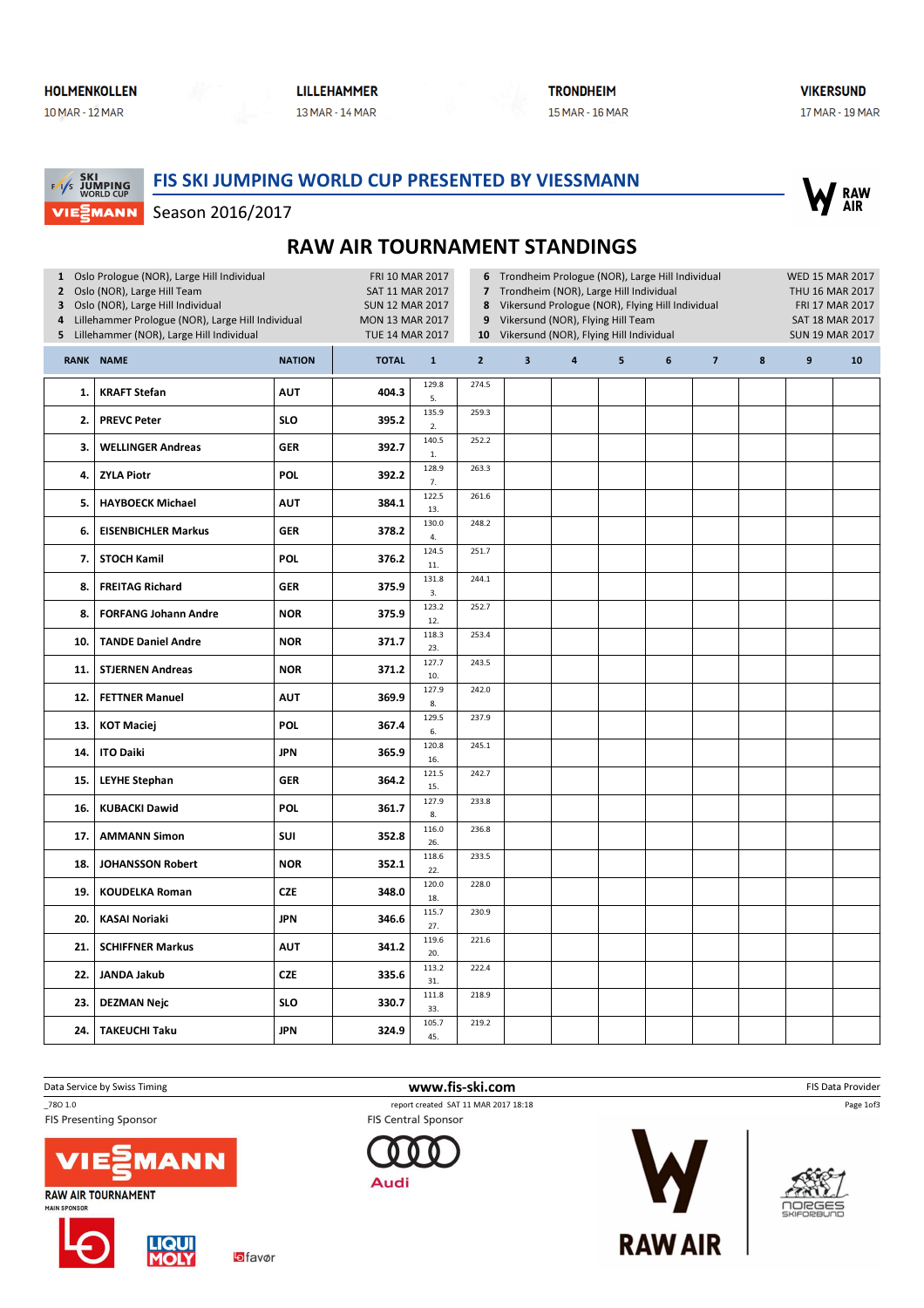### **HOLMENKOLLEN** 10 MAR - 12 MAR

MANN

### **LILLEHAMMER** 13 MAR - 14 MAR

**TRONDHEIM** 15 MAR - 16 MAR **VIKERSUND** 17 MAR - 19 MAR

#### FIS SKI JUMPING WORLD CUP PRESENTED BY VIESSMANN **SKI<br>JUMPING**<br>WORLD CUP  $\frac{1}{2}$



Season 2016/2017

## RAW AIR TOURNAMENT STANDINGS

|     | RANK NAME                       | <b>NATION</b> | <b>TOTAL</b> | $\mathbf{1}$ | $\overline{2}$ | $\overline{\mathbf{3}}$ | $\overline{4}$ | 5 | 6 | $\overline{7}$ | 8 | 9 | 10 |
|-----|---------------------------------|---------------|--------------|--------------|----------------|-------------------------|----------------|---|---|----------------|---|---|----|
| 25. | <b>BARTOL Tilen</b>             | <b>SLO</b>    | 312.9        | 115.5<br>28. | 197.4          |                         |                |   |   |                |   |   |    |
| 26. | <b>PEIER Killian</b>            | SUI           | 312.3        | 103.1<br>48. | 209.2          |                         |                |   |   |                |   |   |    |
| 27. | <b>DAMJAN Jernej</b>            | <b>SLO</b>    | 311.4        | 118.3<br>23. | 193.1          |                         |                |   |   |                |   |   |    |
| 28. | <b>POLASEK Viktor</b>           | <b>CZE</b>    | 305.6        | 108.1<br>40. | 197.5          |                         |                |   |   |                |   |   |    |
| 29. | <b>KOBAYASHI Ryoyu</b>          | <b>JPN</b>    | 302.7        | 108.1<br>40. | 194.6          |                         |                |   |   |                |   |   |    |
| 30. | <b>DESCHWANDEN Gregor</b>       | SUI           | 300.2        | 110.2<br>35. | 190.0          |                         |                |   |   |                |   |   |    |
| 31. | <b>STURSA Vojtech</b>           | <b>CZE</b>    | 293.1        | 97.3<br>49.  | 195.8          |                         |                |   |   |                |   |   |    |
| 32. | <b>SCHULER Andreas</b>          | SUI           | 256.9        | 90.6<br>57.  | 166.3          |                         |                |   |   |                |   |   |    |
| 33. | <b>INSAM Alex</b>               | <b>ITA</b>    | 220.3        | 108.2<br>39. | 112.1          |                         |                |   |   |                |   |   |    |
| 34. | <b>AALTO Antti</b>              | <b>FIN</b>    | 218.9        | 111.0<br>34. | 107.9          |                         |                |   |   |                |   |   |    |
| 35. | <b>MAEAETTAE Jarkko</b>         | <b>FIN</b>    | 213.2        | 109.2<br>37. | 104.0          |                         |                |   |   |                |   |   |    |
| 36. | <b>BRESADOLA Davide</b>         | <b>ITA</b>    | 213.0        | 109.9<br>36. | 103.1          |                         |                |   |   |                |   |   |    |
| 37. | <b>LARINTO Ville</b>            | <b>FIN</b>    | 203.8        | 113.7<br>29. | 90.1           |                         |                |   |   |                |   |   |    |
| 38. | <b>COLLOREDO Sebastian</b>      | <b>ITA</b>    | 202.7        | 108.0<br>42. | 94.7           |                         |                |   |   |                |   |   |    |
| 39. | <b>AHONEN Janne</b>             | <b>FIN</b>    | 195.4        | 103.3<br>46. | 92.1           |                         |                |   |   |                |   |   |    |
| 40. | <b>RHOADS William</b>           | <b>USA</b>    | 190.0        | 89.0<br>59.  | 101.0          |                         |                |   |   |                |   |   |    |
| 41. | <b>BICKNER Kevin</b>            | <b>USA</b>    | 173.6        | 94.8<br>52.  | 78.8           |                         |                |   |   |                |   |   |    |
| 42. | <b>ZHAPAROV Marat</b>           | <b>KAZ</b>    | 156.6        | 75.7<br>66.  | 80.9           |                         |                |   |   |                |   |   |    |
| 43. | <b>TKACHENKO Sergey</b>         | <b>KAZ</b>    | 153.7        | 82.5<br>64.  | 71.2           |                         |                |   |   |                |   |   |    |
| 44. | <b>DELLASEGA Roberto</b>        | <b>ITA</b>    | 149.1        | 78.8<br>65.  | 70.3           |                         |                |   |   |                |   |   |    |
| 45. | <b>MUMINOV Sabirzhan</b>        | <b>KAZ</b>    | 136.7        | 68.4<br>67.  | 68.3           |                         |                |   |   |                |   |   |    |
| 46. | ZIOBRO Jan                      | <b>POL</b>    | 121.6        | 121.6<br>14. |                |                         |                |   |   |                |   |   |    |
| 47. | <b>AUNE Joakim</b>              | <b>NOR</b>    | 120.3        | 120.3<br>17. |                |                         |                |   |   |                |   |   |    |
| 48. | <b>DESCOMBES SEVOIE Vincent</b> | <b>FRA</b>    | 119.7        | 119.7<br>19. |                |                         |                |   |   |                |   |   |    |
| 49. | <b>SCHLIERENZAUER Gregor</b>    | <b>AUT</b>    | 119.1        | 119.1<br>21. |                |                         |                |   |   |                |   |   |    |
| 50. | <b>KOFLER Andreas</b>           | <b>AUT</b>    | 116.6        | 116.6<br>25. |                |                         |                |   |   |                |   |   |    |
| 51. | <b>SOKOLENKO Konstantin</b>     | <b>KAZ</b>    | 115.2        | 57.5<br>68.  | 57.7           |                         |                |   |   |                |   |   |    |

Data Service by Swiss Timing **EXECUTE:** The Same of the WWW.fis-ski.com **EXECUTE:** FIS Data Provider

**FIS Presenting Sponsor** 



**LIQUI**<br>MOLY

**RAW AIR TOURNAMENT MAIN SPONSOR** 





\_78O 1.0 report created SAT 11 MAR 2017 18:18 **FIS Central Sponsor** 







OORGES